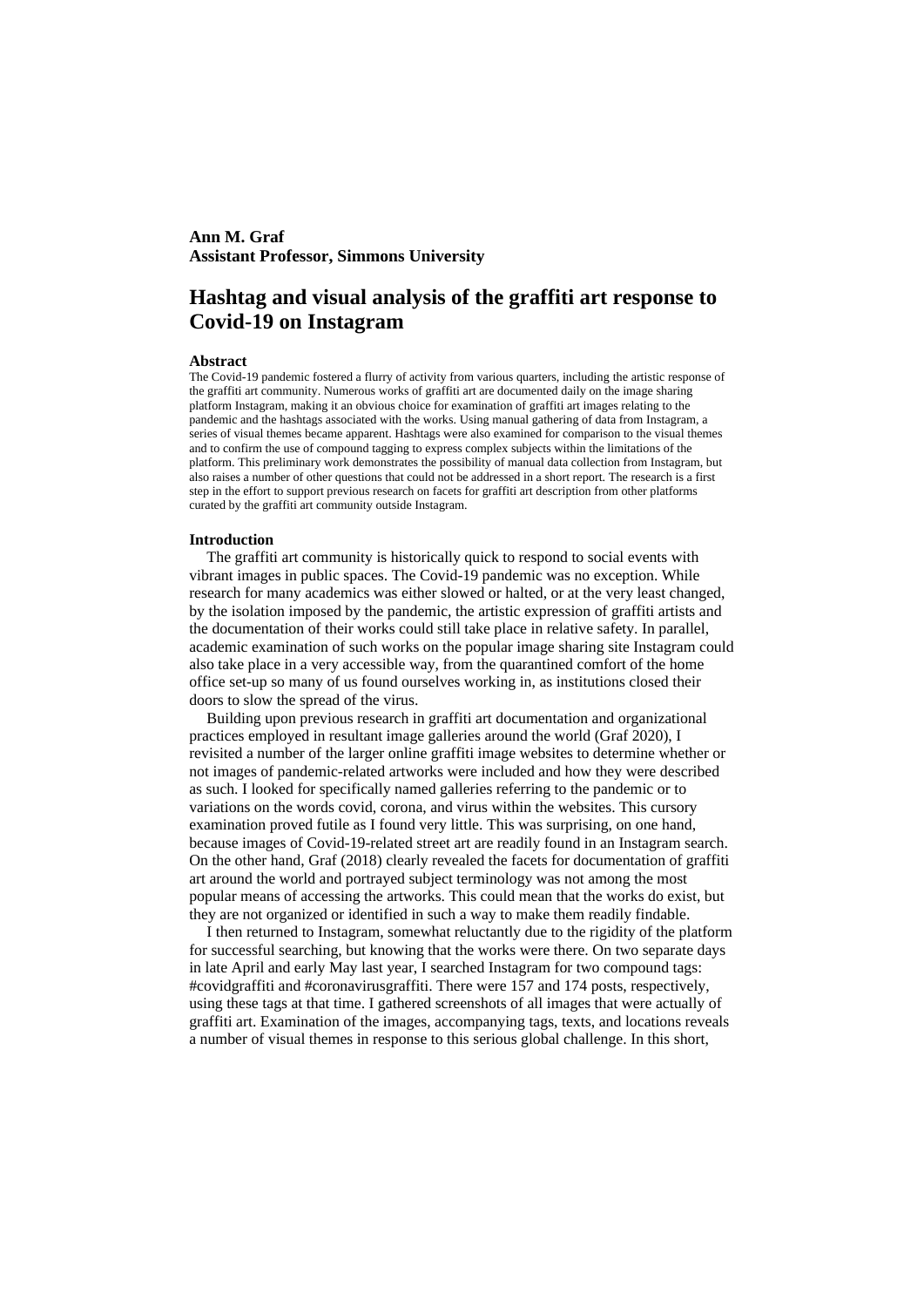exploratory paper, I will look at which visual themes were present and how often, and provide a very general analysis of the co-occurring hashtags.

The number of posts at the time of data collection was manageable for manual harvesting and domain analytic methods. Because Instagram does not allow users to search for more than one hashtag at a time, in-depth research on the platform for complex conceptual identification is extremely difficult without advanced computer capabilities. Therefore, one goal of this focused research was to discover how often users were employing compound hashtags to express complex concepts. An example of this type of tagging is found in the two tags mentioned above, which combine the concepts of the Covid-19 virus and graffiti. While over 47 million posts are tagged #graffiti, there is no easy way to determine how many of them are also tagged with terms representing the pandemic. Only those employing compound tags can be returned by average platform users. Attention will be paid during analysis to the occurrence of compound tags alongside the two already used in the original search strategy to determine when and if users are combining concepts.

#### **Methodology**

This work represents my own foray into examining graffiti art documentation on Instagram. Previously, I specifically avoided the platform in my research because of the limitations inherent in the design of the website that force users to organize images by using hashtags. There is not a great amount of flexibility for either account holders or users of the site to group images or find them in any other way, as opposed to the gallery groupings that can be arranged on independent websites or blogging platforms. I wanted to specifically examine Instagram because of the ease of sharing images by anyone, and the vast amount of visual information available despite the complexities of actually finding information there.

As a preliminary examination, and limited by my use of manual data gathering as opposed to automatic querying of the site, I first looked into the number of posts that were returned using my two target hashtags, #covidgraffiti and #coronavirusgraffiti. The number of posts was manageable at the time of data collection for a manual project. I gathered screen shots of all posts on the two respective days previously mentioned, during one session each, so that the content wouldn't change as I was gathering it. This means that I gathered posts during one visit to the site and kept the search results screen open until all posts were gathered. When posts had multiple images, I collected a screen shot of the entire post with the first image, and the subsequent images were gathered without the textual information, as it remained the same for each image within the post.

Figure 1. Sample of a screenshot from Instagram, showing the complete first page of a multiimage post.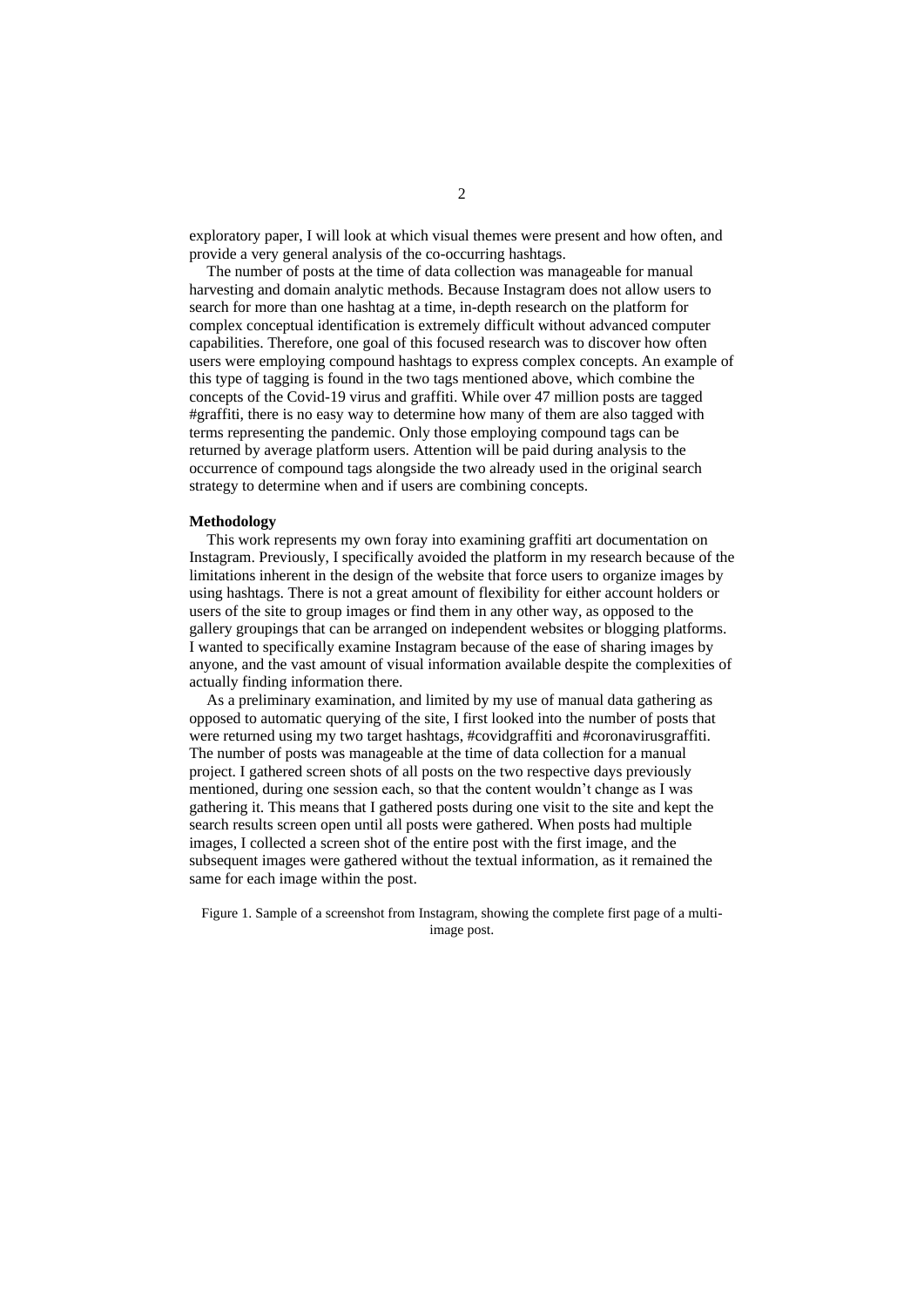

Using the example shown in Figure 1, I gathered the images and gave them each a unique identifier that tied multiple images from a single post together. I also gathered the name of the account (calvin.krime), the text from the post, the hashtags, including emoji hashtags (the last two hashtags here are examples of emoji hashtags), and the number of likes at the time of collection, and any geographic information related to the works in the image. Not all of this information was analyzed in this report. In this example, the works are located in Los Angeles, as indicated by the tags #lagraffiti and #losangelesgraffiti. These two tags also illustrate the use of compound tagging to represent compound concepts that cannot be searched separately by users of Instagram.

In this research, there were 449 total images over 281 individual posts. I examined each image and coded them for facets of organization from my previous research relating to the supports on which the works were found (walls, trains, tunnels, etc.) as well as the types of graffiti (bombs, throwies, pieces, characters, etc.). These categories and the resultant taxonomy of terms are explained more in my previous research (Graf 2018), though I will not discuss these results in this short paper. I also began to code works for visual themes relating to the pandemic. This part of the coding scheme developed organically and codes were assigned once a theme appeared more than once. Hashtags and visual themes were then examined as separate groups.

#### **Results of Hashtag Analysis**

There are many, many idiosyncrasies to be aware of when using Instagram hashtags as research data. One symbol that causes trouble is the underline. The hashtag #graffiti\_of\_our\_world is rather popular on Instagram, with over 600,000 uses as of this writing. On the other hand, the hashtag #graffition of our world is not, with only 21 uses. The former was used twice in this research, and the latter four times. Were these mistakes? Were they used by the same account owners? This has not yet been examined. Another symbol that causes errors in hashtagging is the dash. #covid\_19 has nearly 26 million uses today on Instagram, but #covid-19 will simply be recognized by the platform as #covid. The dash is not recognized and therefore the hashtag is truncated. This was seen numerous times in the research, most often in co-occurring

3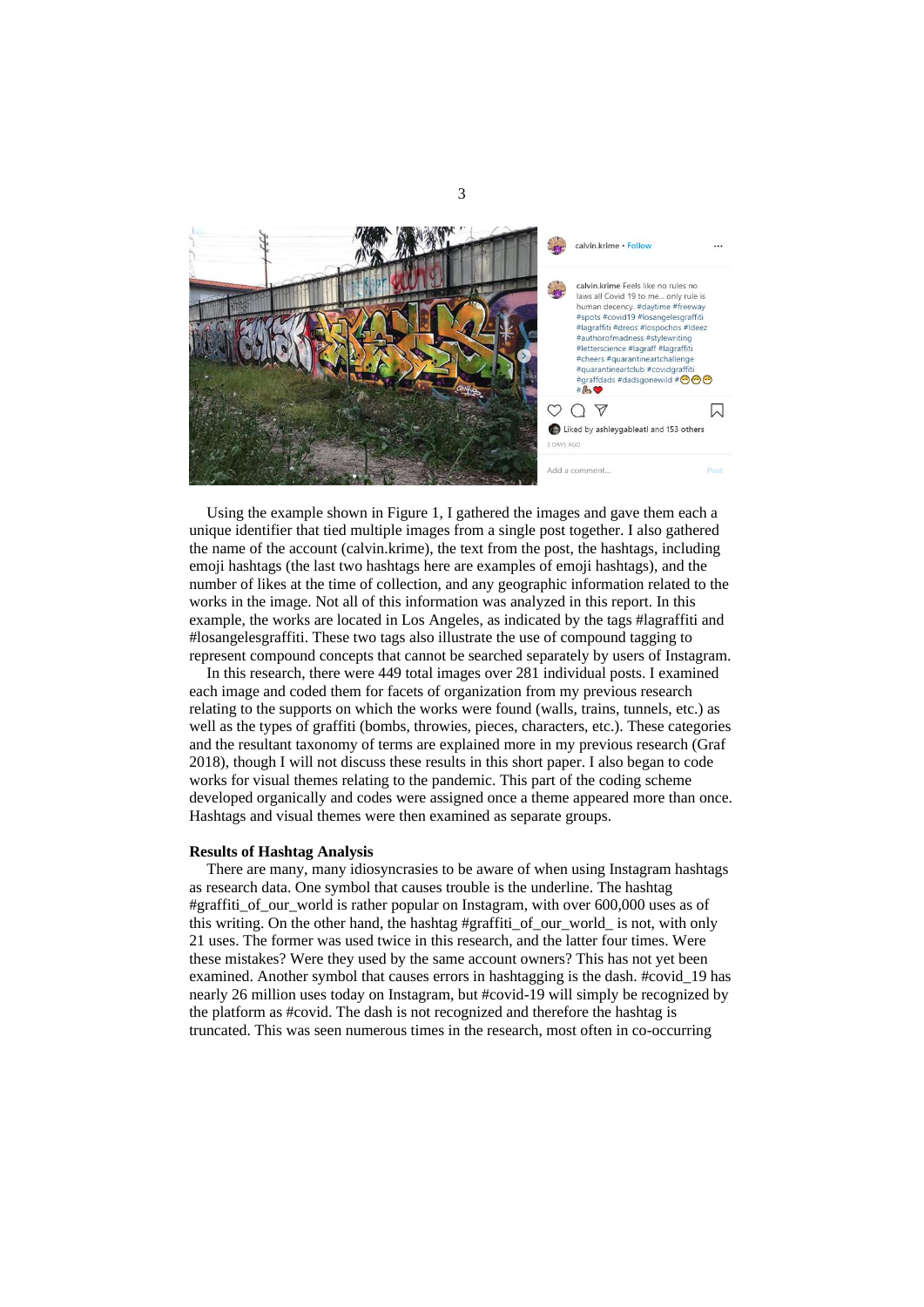tags that were likely to indicate covid-19. The concept can be successfully represented by #covid\_19 and covid19.

The use of foreign languages in hashtags is no problem, for the most part, on Instagram, but it causes headaches with certain software used to analyze data. The free version of software that were immediately available to me gave the option to designate language, but only one language. For this reason, I was forced to delete hashtags in non-Roman scripts, including Russian, Arabic, Chinese, and Japanese. There were 29 individually occurring hashtags removed in this way out of a total of 3,636 in total. They also were not able to accurately differentiate emoji hashtags. Taking the hashtag  $\#\bigoplus \bigoplus$  from the data and putting it back into Instagram works very well, resulting in over 47,000 uses across the site, but the software I had at my disposal turned the emojis into placeholder symbols that did not make sense in the analysis and they were therefore also removed. Only twelve hashtags contained emojis, and some also contained text, which was retained after removal of the emojis.

Despite these challenges. I was able to clean the data manually to a point where occurrences of hashtags could be determined with a relative level of confidence for a first analysis. Looking at the total of 300 hashtags that appeared at least twice in the data after the cleaning described above, 209 of these could be considered compound tags. These are hashtags that combine two or more words to represent more than one aspect of a concept, such as coronavirushungary or graffitisavedmylife. A list of all hashtags appearing at least ten times are included below in Table 1.

| Table 1. Hashtags and frequencies |     |  |
|-----------------------------------|-----|--|
| Hashtag                           |     |  |
| coronavirusgraffiti               | 152 |  |
| covidgraffiti                     | 127 |  |
| graffiti                          | 121 |  |
| covid19                           | 87  |  |
| coronavirus                       | 67  |  |
| graffitiart                       | 67  |  |
| streetart                         | 46  |  |
| graff                             | 31  |  |
| art                               | 26  |  |
| graffitiporn                      | 26  |  |
| covid                             | 22  |  |
| corona                            | 21  |  |
| instagraff                        | 21  |  |
| coronavirusart                    | 20  |  |
| covid19graffiti                   | 18  |  |
| stayhome                          | 18  |  |
| urbanart                          | 16  |  |
| coronagraffiti                    | 15  |  |
| coronavirusstreetart              | 15  |  |
| graffitiletters                   | 15  |  |
| instagraffiti                     | 14  |  |
| spraypaint                        | 14  |  |
| streetphotography                 | 13  |  |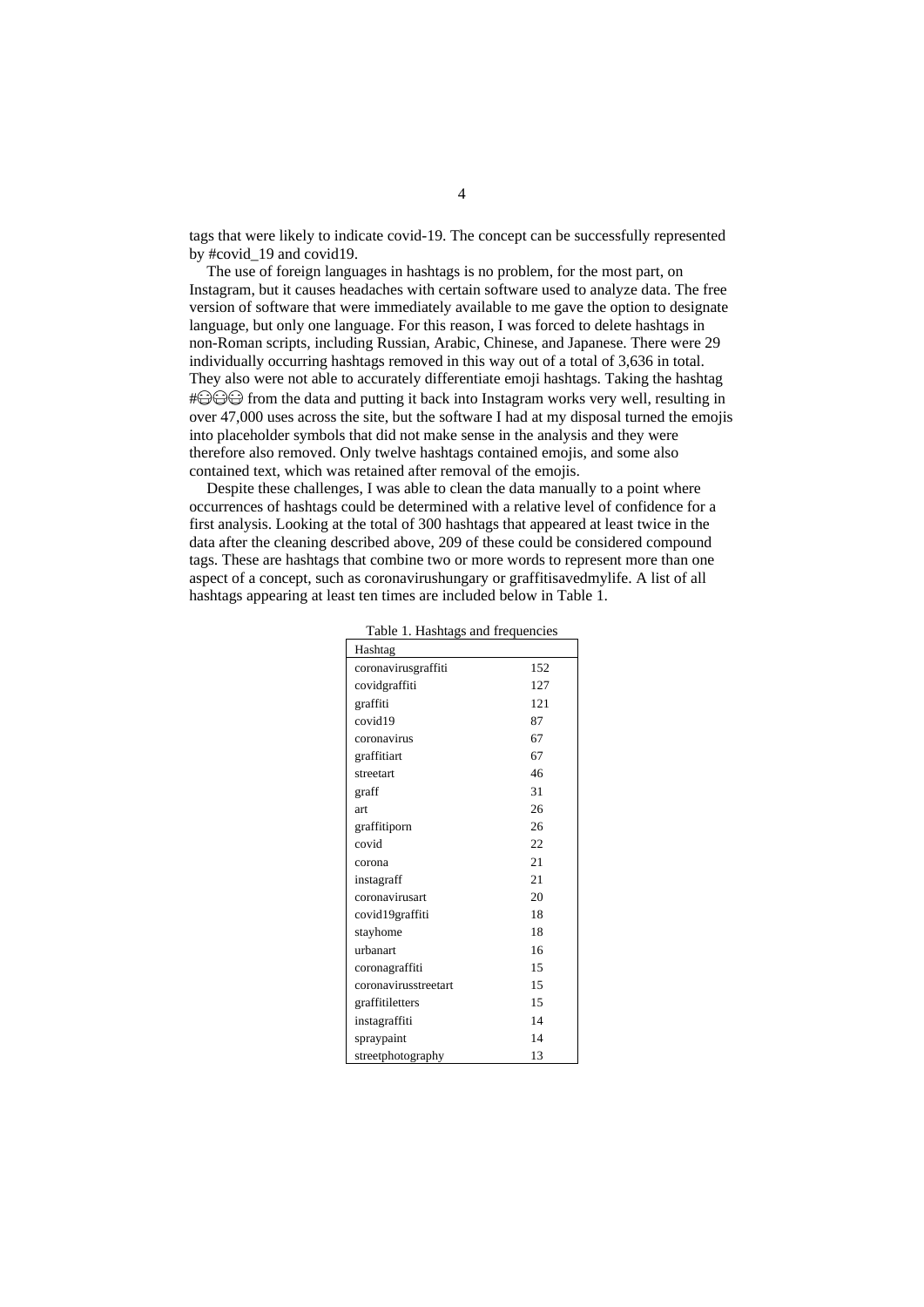| sketch               | 12 |
|----------------------|----|
| graffitiartist       | 11 |
| graffitiphotography  | 11 |
| photography          | 11 |
| streetartphotography | 11 |
| coronaart            | 10 |
| graffitis            | 10 |
| photooftheday        | 10 |
| staysafe             | 10 |
| virus                | 10 |

# **Results of Analysis for Visual Themes**

The analysis and coding of visual elements in the works themselves revealed 16 themes in relation to the covid-19 pandemic. These are summarized below in Table 2. There were 281 posts and a total of 449 individual images analyzed. The theme of Covid-19 and the pandemic in general accounted, unsurprisingly, for 190 of the individual images. This was followed by images of masks and images of the virus itself, illustrated by the now-familiar characterization of a round blob with numerous spikes, popularized by C.D.C. medical illustrators Alissa Eckert and Dan Higgins (Giaimo 2020). Protocol messages, advising social distance, staying at home, and washing hands, etc. were featured often, as well as messages of hope, unity, and general well wishes. Political messages and images of toilet paper were also fairly common. Improper masking, wherein the nose was not covered, showed up nine times. Of those nine, one was of former US President Donald Trump with the mask over his eyes and his mouth exposed and wide open. This particular work also earned the Political/Social code.

| $\alpha$ and $\alpha$ . The state includes and requested |                |
|----------------------------------------------------------|----------------|
| <b>Visual Themes</b>                                     |                |
| Covid                                                    | 190            |
| Mask                                                     | 74             |
| Virus                                                    | 65             |
| Protocol                                                 | 44             |
| Hope/Well Wishes                                         | 43             |
| Political/Social                                         | 23             |
| <b>Toilet Paper</b>                                      | 14             |
| <b>Improper Masking</b>                                  | 9              |
| Doctor                                                   | 7              |
| <b>Thanks</b>                                            | 6              |
| Lysol                                                    | 5              |
| <b>Bat</b>                                               | 4              |
| Nurse                                                    | 4              |
| Hypodermic Needle                                        | 3              |
| <b>Bleach</b>                                            | $\overline{2}$ |
| Purell                                                   | 2              |

Table 2. Visual themes and frequencies

Comparing the list of hashtags and the visual themes does not show much conceptual overlap, beyond references to Covid-19, the virus, and the protocol message to stay home. Further analysis is required of the long tail of lesser used hashtags for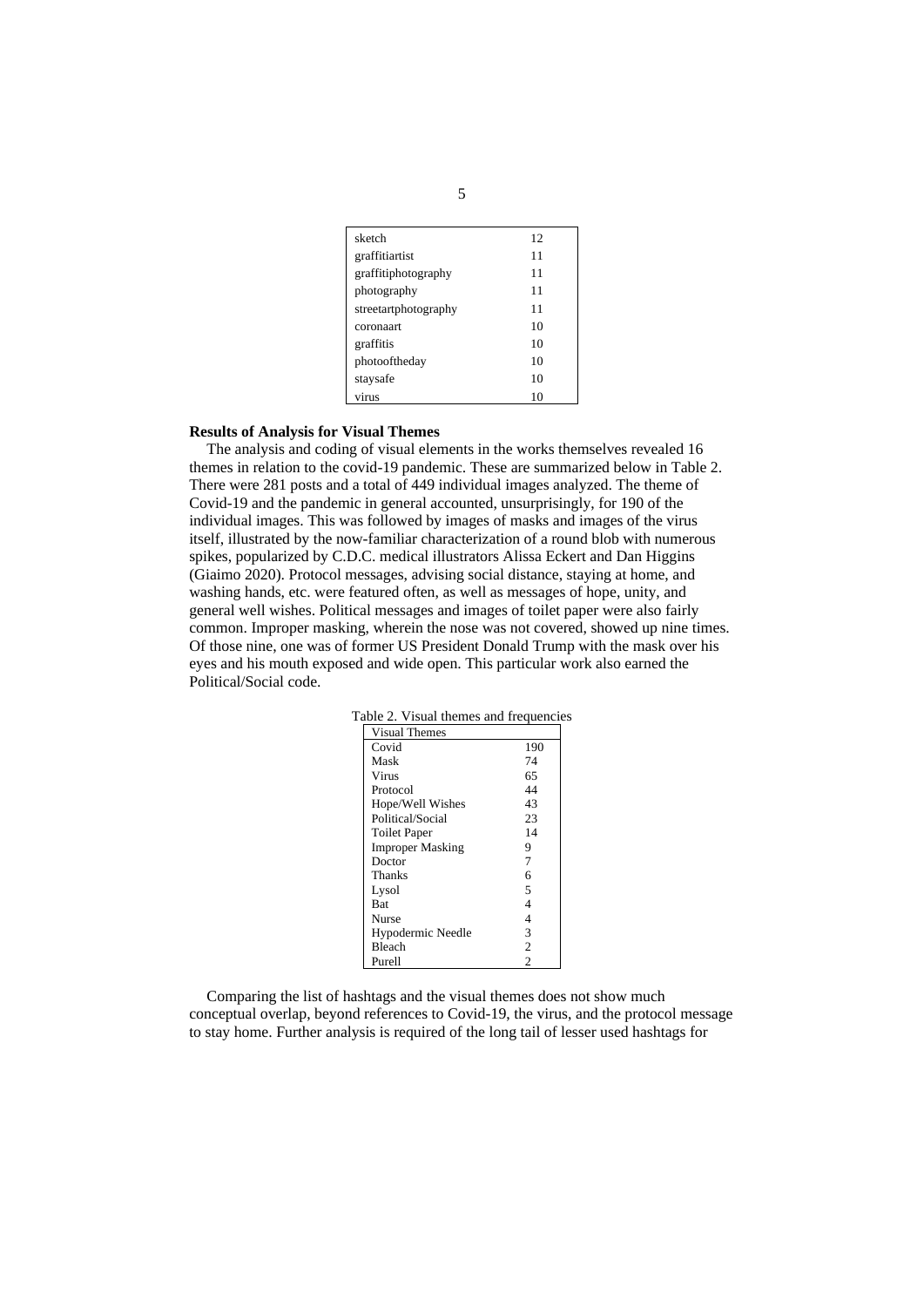evidence of more overlap, as well as comparison with prior research on facets of the works for description.

### **Conclusion**

This research was an exercise in manually gathering and analyzing Instagram posts relating to graffiti art and the Covid-19 pandemic. The project demonstrated that manually examining Instagram posts is possible if the data set is relatively small. It also highlighted the difficulties associated with manual research using hashtags that include various languages, scripts, and symbols. These difficulties cannot be discounted, as they ultimately color the results of analysis.

There were a number of questions that could be explored, or analysis of current results probed for much more refined results. More comparison between the taxonomy of descriptive facets found in Graf (2018) and the simple term tallies herein would prove useful to show whether or not there are similarities in the facets employed for graffiti art organization between website and blog platforms and what is taking place on Instagram within hashtags. This type of comparison would be valuable because the previous research was based on graffiti art image collections managed or curated by a subset of individuals, whereas anyone and everyone can post and tag graffiti art photographs on Instagram. If the two types of organization are similar, this could further support or refine the taxonomy for description of graffiti art images.

## **References**

- Cascone, Sarah. April 8, 2020. "Museums are urgently collecting homemade masks and other ephemera from the Coronavirus pandemic to document history as it unfolds." *Artnet news*. [https://news.artnet.com/art-world/museums-starting](https://news.artnet.com/art-world/museums-starting-coronavirus-collections-1827606)[coronavirus-collections-1827606](https://news.artnet.com/art-world/museums-starting-coronavirus-collections-1827606)
- Giaimo, Cara. April 2, 2020. "The spiky blob seen around the world." *The New York Times*. [https://www.nytimes.com/2020/04/01/health/coronavirus-illustration](https://www.nytimes.com/2020/04/01/health/coronavirus-illustration-cdc.html)[cdc.html](https://www.nytimes.com/2020/04/01/health/coronavirus-illustration-cdc.html)
- Graf, Ann M. 2018. "Facets of graffiti art and street art documentation online: A domain and content analysis." PhD diss. University of Wisconsin-Milwaukee.
- Graf, Ann M. 2020. "Domain analysis of graffiti art documentation: A methodological approach." In *Knowledge Organization at the Interface: Proceedings of the Sixteenth International IKSO Conference, 2020 Aalborg, Denmark*, edited by Lykke, Marianne, Tanja Svarre, Mette Skov, and Daniel Martínez-Ávila. Würzburg: Ergon, 161-70.
- Graf, Ann M. 2020. "Domain analysis applied to online graffiti art image galleries to reveal knowledge organization structures used within an outsider art community." *Knowledge Organization* 47 (7): 543-57.
- Holstrom, Chris, and Joseph T. Tennis. 2020. "Visibility, identity, and personal expression: Qualitative case studies of social tagging on MetaFilter." In *Knowledge Organization at the Interface: Proceedings of the Sixteenth International IKSO Conference, 2020 Aalborg, Denmark*, edited by Lykke, Marianne, Tanja Svarre, Mette Skov, and Daniel Martínez-Ávila. Würzburg: Ergon, 207-16.